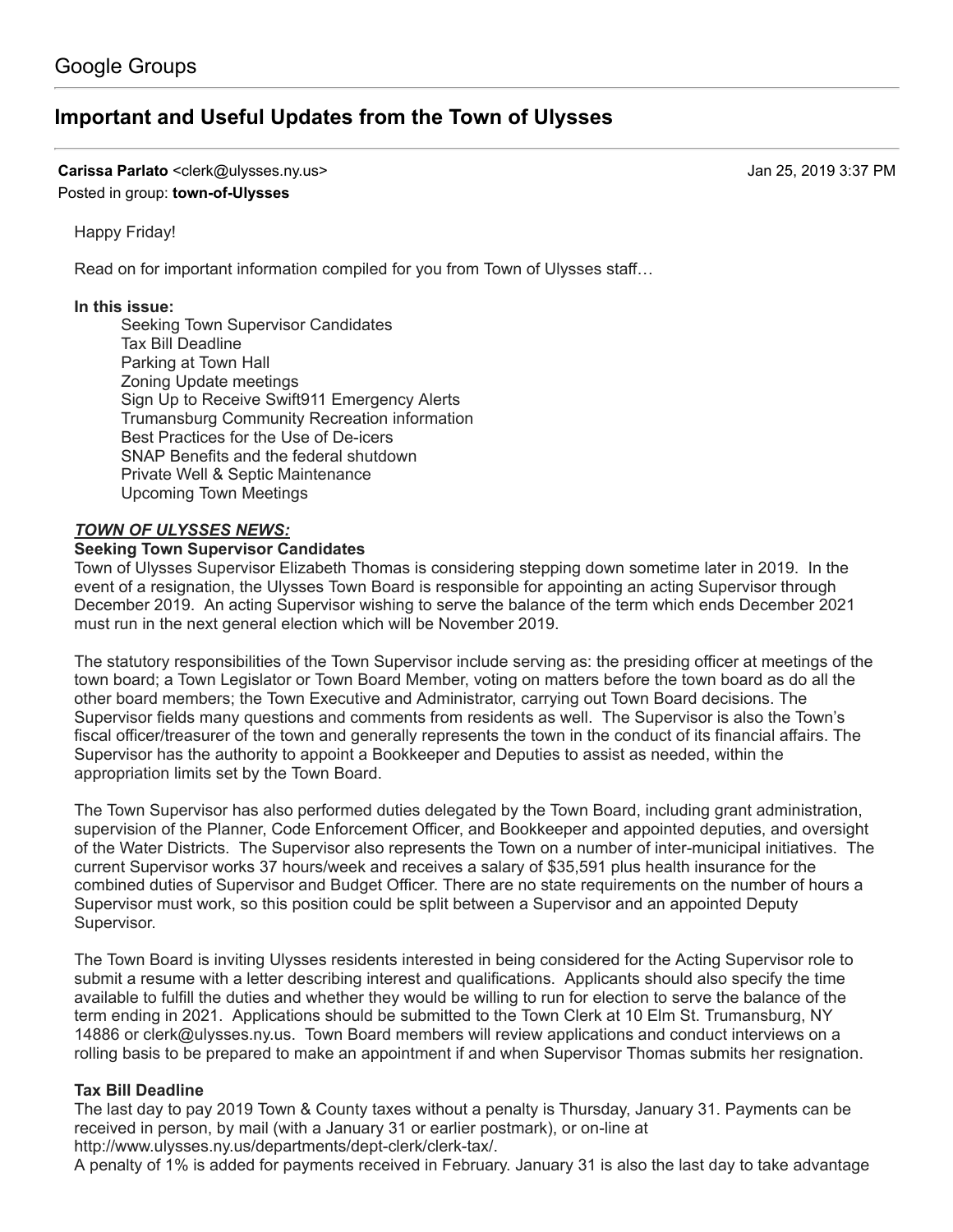of the 2 installment payment plan. For more information, contact the clerk's office at (607)387-5767 ext. 221 or visit <http://www.ulysses.ny.us/departments/dept-clerk/clerk-tax/>.

### **Parking at Town Hall**

Please note that the Town of Ulysses does not own the parking lot on the north side of the building (behind the How Sweet It Is ice cream building), and the owner does not plot it regularly. You may use the lot across the street from the town hall or the lot behind the town hall.

### **Zoning Update meetings**

The Town Board has finalized the next draft of the zoning update and invites residents to submit their comments until **February 18, 2019** to the Town Clerk at [clerk@ulysses.ny.us](mailto:clerk@ulysses.ny.us) or mail to 10 Elm St, Trumansburg.

The Town will hold two Open Houses to answer questions about the zoning update. The Open houses will take place at the Town Hall on

Friday, Feb. 8 from 12 noon until 2:00

Wednesday, Feb. 13 from 7 to 9pm

Please watch the [website](http://www.ulysses.ny.us/boards/zoning-update/) to understand the schedule of adoption. This schedule is subject to change. The document that will be posted on-line is a summary of what is changing in the zoning, therefore is only part of what will be the entire local law. Sections referred to can be found in the existing zoning [here.](https://www.ecode360.com/28859962)

Questions may also be posed to the Town Planner, John Zepko by either setting up an appointment or emailing [zepko@ulysses.ny.us.](mailto:zepko@ulysses.ny.us) 387-9778 ext 222.

### **Sign up for Swift911 to get emergency updates from the town**

The town has implemented Tompkins County's Swift911™ alerting system.

Swift911™ will allow us to alert residents by text, e-mail and phone with emergency messages for things like floods, fires, water emergencies, road closures, missing persons, evacuation orders, and weather emergencies.

Sign up in one of these ways:

\* Text "Swift911" to "99538". You will receive a response with a link for the Swift911™ Public App within your app store. This app is free and available on most Apple, Android, and Windows smartphones. Once the app is installed, simply follow the instructions to provide your information.

\* Go to<https://mp.swiftreach.com/>

# *TOWN AFFILIATES:*

### **Trumansburg Community Recreation**

Trumansburg Community Recreation (TCR) is leading the effort to develop a safe space for our community to gather, engage with recreational programs, and enjoy sports playing spaces. As our community continues to grow, the need to create facilities that can house this vision will become even more important. Situated on the borders of Tompkins, Seneca and Schuyler Counties, TCR is well positioned to positively impact not only our community, but surrounding areas as well, with thoughtful, sustainable programming and facilities. By working with other community boards, TCR is improving access to healthy, active spaces and programs for generations of our communities' residents. Visit their website to explore the community recreation calendar, and find out more about their vision. [www.tburgcr.org](http://www.tburgcr.org/)

### **Best Practices for the Use of De-icers**

"During the icy, snowy part of the year, using salt is one way to keep driveways, sidewalks and roads clear, but there are risks to using salt too. Cooperative Extension offers tips on "Best Practices for Road Salt and Deicers" to help keep excess salt where it is needed and out of water ways. For more information, visit [Onondaga County Cooperative Extension http://cceonondaga.org/resources/best-practices-for-road-salt-and](http://cceonondaga.org/resources/best-practices-for-road-salt-and-deicers.)deicers

### *TOMPKINS COUNTY:*

## **Information from the Tompkins County Department of Social Services Regarding February SNAP Benefits**

Because of the ongoing federal shutdown, the US Department of Agriculture is accelerating the February disbursement of Supplemental Nutrition Assistance Program (SNAP) benefits. The Tompkins County Department of Social Services indicates that this applies to anyone with an open case.

Department officials acknowledge that this is a stressful situation for SNAP recipients, and remind them that it